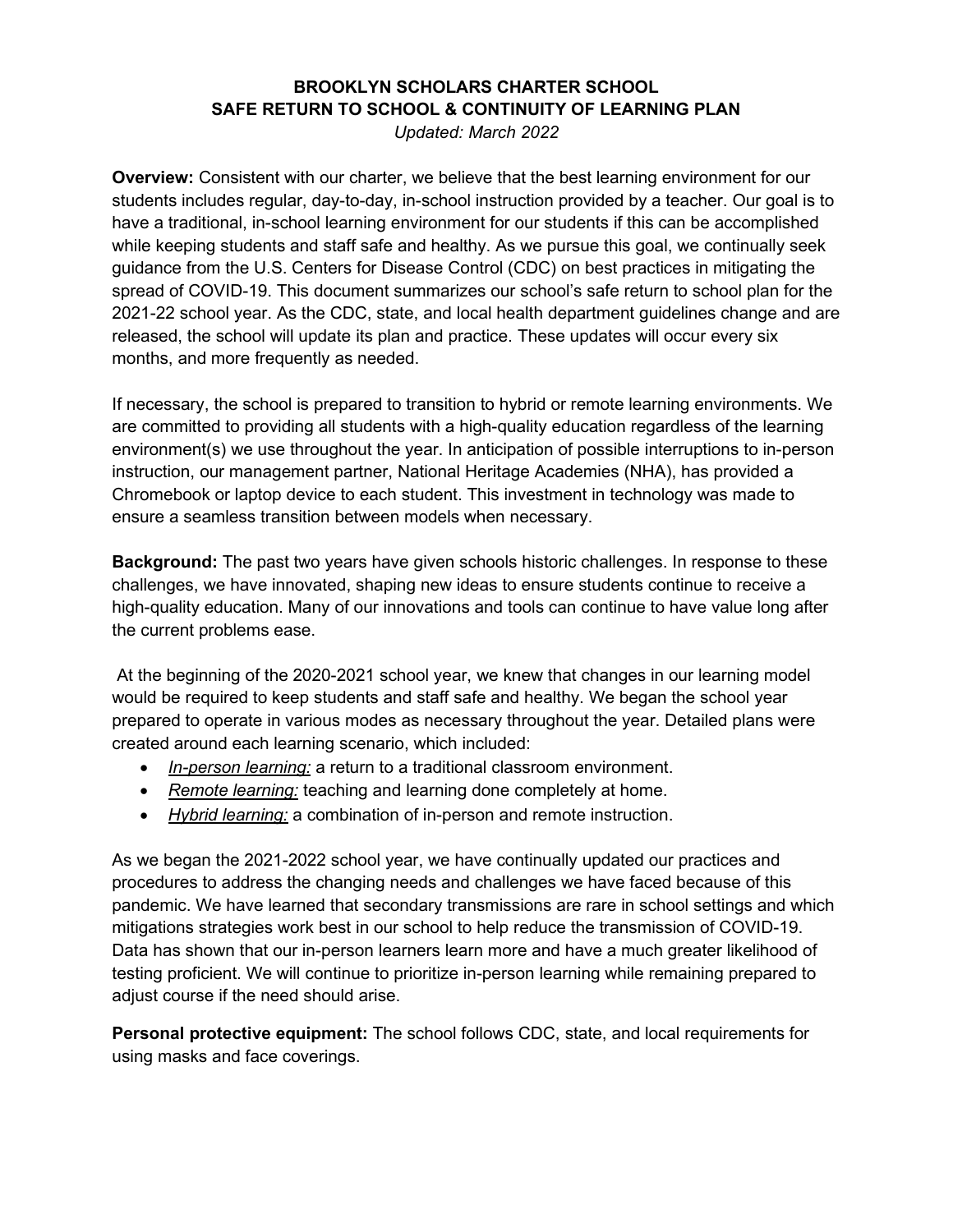Masks are recommended but not required for all staff, students, and visitors. Persons with exposure to COVID-19 or experiencing symptoms should wear a mask for at least 10 days. The school will support students and staff who choose to continue wearing a mask. Extra N95 masks are made available in the front office.

**Social/physical distancing:** The school utilizes staggered entrance/exit arrival and dismissal procedures to assist with social distancing. Social distancing reminder signs and one-way traffic floor markings (where possible) are placed throughout the school building. Social distancing floor/seating markings are established in waiting/reception areas. When feasible, the school spaces classroom desks three to six feet apart.

Students keep their personal items separate and in individually labeled cubbies, containers, or lockers. Students transition between classrooms at staggered times to allow for social distancing at lockers.

When possible, teachers rotate in and out of classrooms rather than having students transition. This helps eliminate the need to have student desks wiped down after every class period. However, when student movement does take place, the teacher is responsible for ensuring that every desk has been disinfected before a new group of students enters the classroom.

Whenever possible, specials teachers rotate in and out of the classrooms as well. However, when necessary to use their own classroom/space, all hands-on classrooms are disinfected between student groups. Students should not be sharing personal materials such as pens, pencils, etc. Each classroom has materials to disinfect commonly shared items such as computers and curricular tools.

**Hygiene and cleaning:** We have made several significant changes with our janitorial service partner, Aramark, such as increasing manpower, changes in management structure, improved training, greater accountability, and monthly performance audits. In addition to baseline janitorial services, Aramark also provides additional cleaning services due to COVID-19. These include:

- All high touch point locations light switches, door handles, bathroom faucet handles, and so on – are disinfected and cleaned at least once a day in accordance with the CDC guidance.
- All cleaning materials are EPA-approved for use against COVID-19.
- Aramark provides the school all necessary materials.
	- $\circ$  Aramark is ensuring that each classroom has hand sanitizer, a spray bottle of disinfectant cleaner, paper towels, and instructions on how to properly use the provided materials when additional cleaning/disinfecting is needed in classrooms.
	- $\circ$  Aramark is also ensuring that the school stocks plenty of hand soap to stay ahead of any shortage. Soap, hand sanitizer, and disinfectant cleaner are refilled, as necessary.
- All janitorial staff have been trained on cleaning and disinfecting specifically for COVID-19.
- Facilities Preparedness and Response Plan (attached as Appendix A)
	- $\circ$  Following CDC guidelines, we have created an action plan to be used if there is a suspected or confirmed case of COVID-19 in the school building. This plan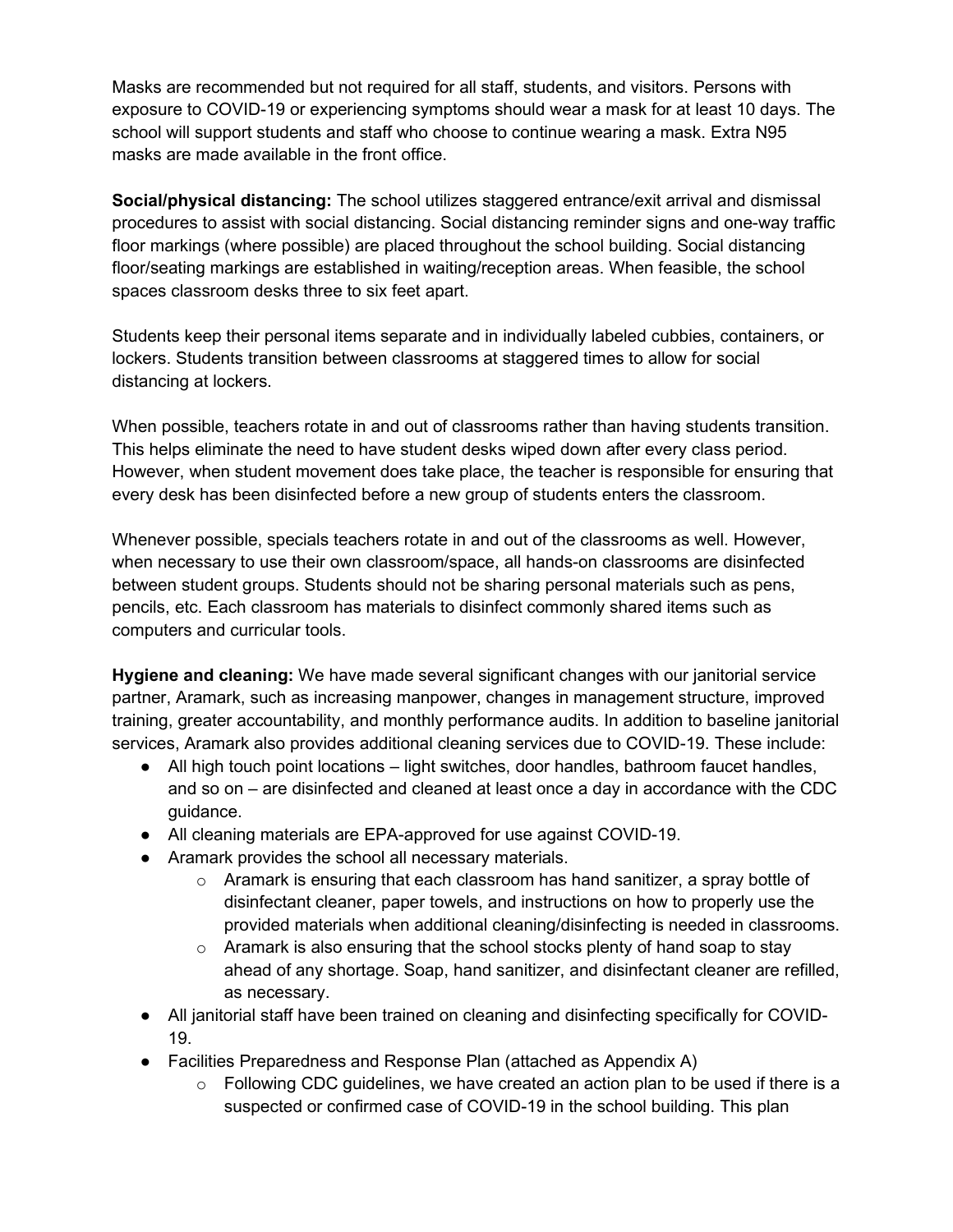includes disinfection and cleaning tasks based on the timeline of when a suspected or confirmed case was last in the school building.

● We store cleaning and disinfection products safely and in compliance with standards.

In addition to the added efforts of our provider of janitorial services, we are all joining in the effort to promote safe hygiene habits. Handwashing posters instructing and reinforcing proper handwashing techniques are placed in bathrooms. Hand sanitizing stations are available throughout the building.

Desks are disinfected in between classes and all hands-on classroom materials are disinfected between each student group. Each classroom has materials to disinfect commonly shared items such as computers and curricular tools.

**Monitoring student and staff health:** NHA monitors and follows all federal, state, and local requirements as it relates to COVID-19 safety procedures. NHA also, in conjunction with our epidemiologist, reviews federal and state recommendations and follows them as necessary to ensure the safety of our students and staff and to ensure the continuity of in-person learning.

If an employee or student shows COVID-19 symptoms, they are sent home or to an identified isolation room until they can be safely picked up. The school has an on-site supply of take-home COVID-19 test kits and can provide additional test kits to anyone symptomatic or identified as a close contact. The school also participates in random COVID-19 testing.

If there is a confirmed case, the school works with its NHA Business Partner (BP) to report the case to the local health department. If necessary, the BP partners with the NHA Communications team to ensure proper stakeholders are notified timely, while ensuring compliance with employee and student confidentiality and HIPAA requirements. Staff and students with probable or confirmed cases of COVID-19 can return to school after they have complied with current CDC and/or state isolation guidelines.

The school takes visitors' temperatures upon arrival. Trained staff does this work using appropriate personal protective equipment (PPE), including gloves, disposable face masks, and face shields.

**Vaccinations:** NHA has provided us up-to-date information and resources on vaccination in our state and county.

**Continuity of Learning for Special Populations:** Students with IEPs or 504s access the same learning opportunities offered to general education students. These learning activities and supports address student needs identified in their IEP/504 to the extent appropriate. To accomplish this, special education providers collaborate with general education teachers to ensure provision of accommodations and modifications (when appropriate) that allow students to access learning opportunities. Individualized accommodations are documented and shared with classroom teachers for each student. English Learning (EL) teachers work with classroom teachers to provide necessary scaffolds to schoolwork to ensure that EL students have access to the core content.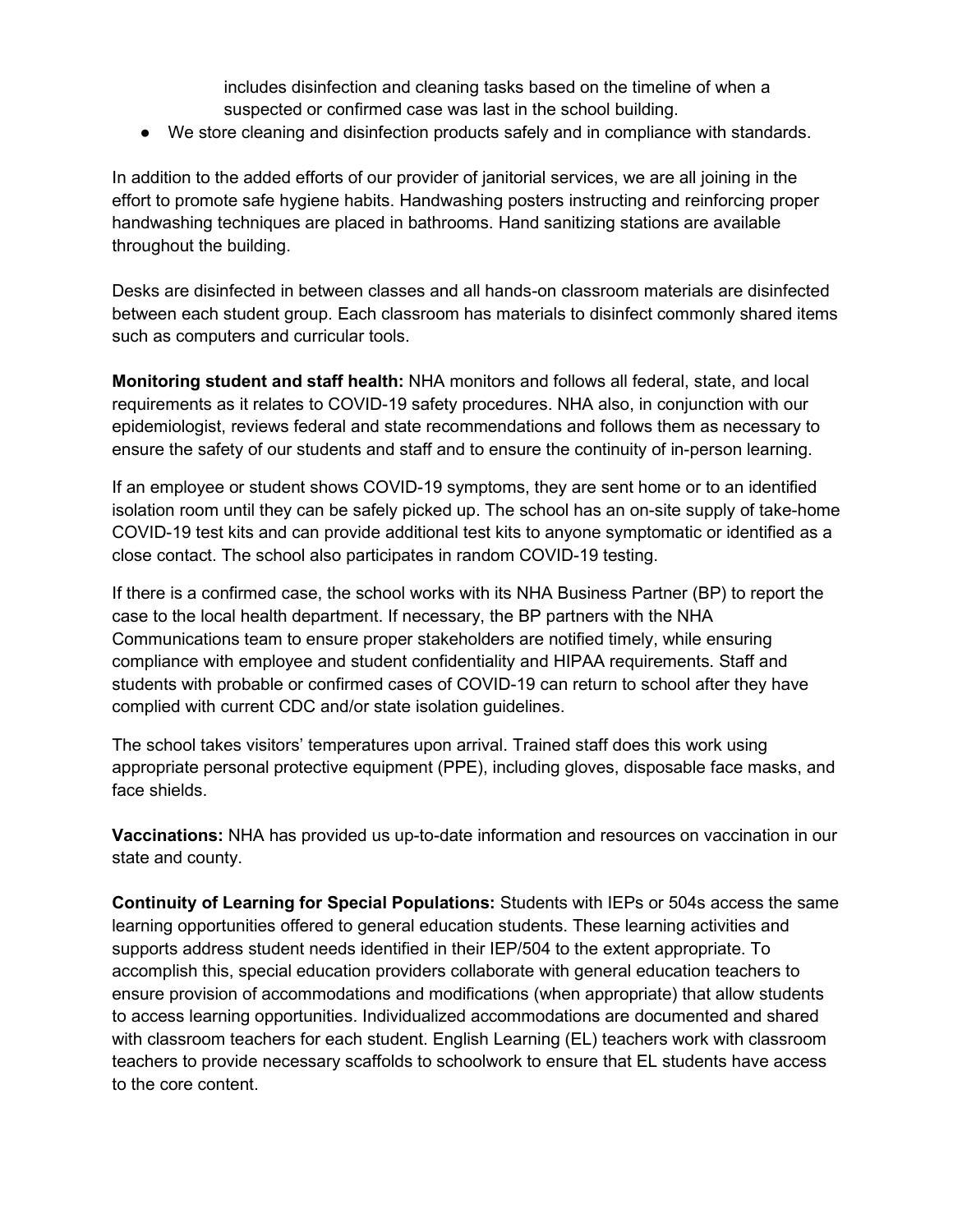The school complies with the regulations imposed by the state and by the Individuals with Disabilities Education Act (IDEA) ensures that all children with disabilities receive an Individual Educational Program (IEP) designed to address their unique needs. All required components of the IEP are addressed, including a description of the student's present level of academic achievement and functional performance, including disability-related needs, goals and objectives, supplemental aides and services, program services, ancillary services, and extended school year.

All students with disabilities are considered general education students first. Each IEP is designed to assure that eligible students receive a free appropriate public education (FAPE) and specialized instruction delivered by highly qualified special education staff within the least restrictive environment (LRE). Before school opens, we review registration forms to identify students with current IEPs from previous schools attended. We inform parents of their rights, procedures, and responsibilities under special education law. Decisions about an IEP are made by the school's IEP Team. This team has required participants, including general and special education providers and administrators. Parents are also encouraged to join the IEP Team.

As much as appropriate, children who are disabled are educated with children who are nondisabled. Special classes, separate schooling, or other removal of children with disabilities from the regular educational environment occurs only if the nature or severity of the disability is such that satisfactory education in regular classes with supplemental aids and services cannot be achieved.

To meet LRE requirements, the school ensures that a continuum of placement options is available to students with disabilities, including:

- services provided within the general education classroom;
- pull-out services;
- special classes;
- home instruction;
- instruction in hospitals and institutions; and
- in special circumstances, access to programs and services in settings outside the school.

The Individualized Education Program Team (IEPT) makes decisions about student placement.

**Continuity of food services:** We meet all guidance and procedures set forth by the CDC and by state and local health departments related to food service models and operations for students. We provide staff additional PPE, including gloves, masks, cleaning chemicals, and hand sanitizer. Sneeze guards have been added to all food distribution carts. Cutlery, seasonings, and sauces are placed directly on individual trays. Staff are trained on food safety standards on a regular basis and abide by all safety regulations. Students eat in their classrooms or in the gymnasium/cafeteria with appropriate social distancing.

In the event of a COVID-19 outbreak, we work with school nutrition agencies and local health departments to ensure that we comply with all requirements. We continue serving food when schools are closed when that is allowed and can be done safely. We continue to provide meal